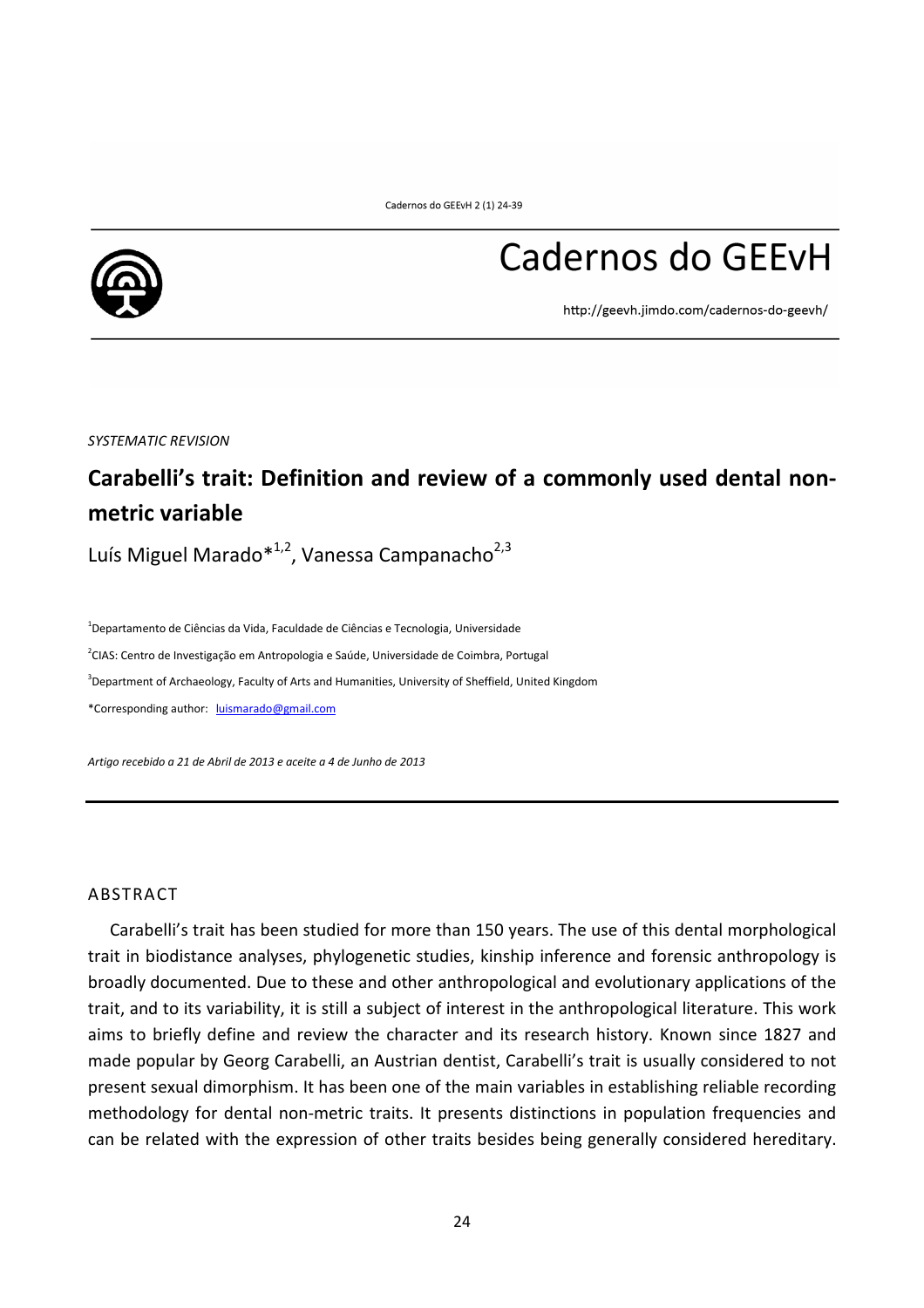All of these issues will be presented and discussed, in order to establish the potential bibliographical foundations of future research approaches.

*Keywords: Dental morphology; biodistance and phylogenetics; intertrait correlations; cusp of Carabelli; Carabelli's tubercle.*

\*\*\*

#### RESUMO

O carácter de Carabelli é estudado há mais de 150 anos. O uso deste traço morfológico dentário em análises de distâncias biológicas, estudos filogenéticos, aferição de parentesco, e antropologia forense está amplamente documentado. Devido a estas e outras aplicações em Antropologia e Evolução, e à sua variabilidade, mantém-se um assunto de interesse na literatura antropológica. O presente trabalho tem como propósitos definir e rever brevemente este traço e a história da investigação que lhe é relativa. Conhecido desde 1827 e popularizado pelo dentista austríaco Georg Carabelli, o carácter de Carabelli é considerado normalmente como isento de dimorfismo sexual. Foi uma das principais variáveis usadas na criação de uma metodologia de registo de traços morfológicos dentários fiável. Apresenta distintas frequências populacionais. Pode estar relacionado com a expressão doutras características, além de ser geralmente considerado hereditário. Todos estes assuntos serão apresentados e discutidos, de modo a estabelecer potenciais bases bibliográficas de futuras abordagens científicas.

*Palavras-chave: Morfologia dentária; distância biológica e filogenética; correlações de caracteres morfológicos; cúspide de Carabelli; tubérculo de Carabelli.*

#### **Introduction**

The Morphology subfield of Dental Anthropology has the objective of recording, evaluating and interpreting metric and nonmetric morphological crown and root traits (Scott and Turner, 1988; 1997; Jernvall and Jung, 2000; Aguirre *et al.*, 2006). In 1670, the Dutchman Kerkring was the first anatomist to describe the morphological variations of the skull (Silva, 2012). Then, these variations were seen as anomalies, and only by the mid- $20<sup>th</sup>$  century were they first recognized not as anomalies, but as variables that allowed the evaluation of the degree of likeliness/divergence existing amongst the various human populations (Silva, 2012). Presently, these skeletal and dental variations are considered in kinship studies, which allow for socio-political understanding of population structures and can shed light on post-marital residence as well as other demographic processes (Larsen, 2002; Silva, 2012; Stojanowski and Schillaci, 2006).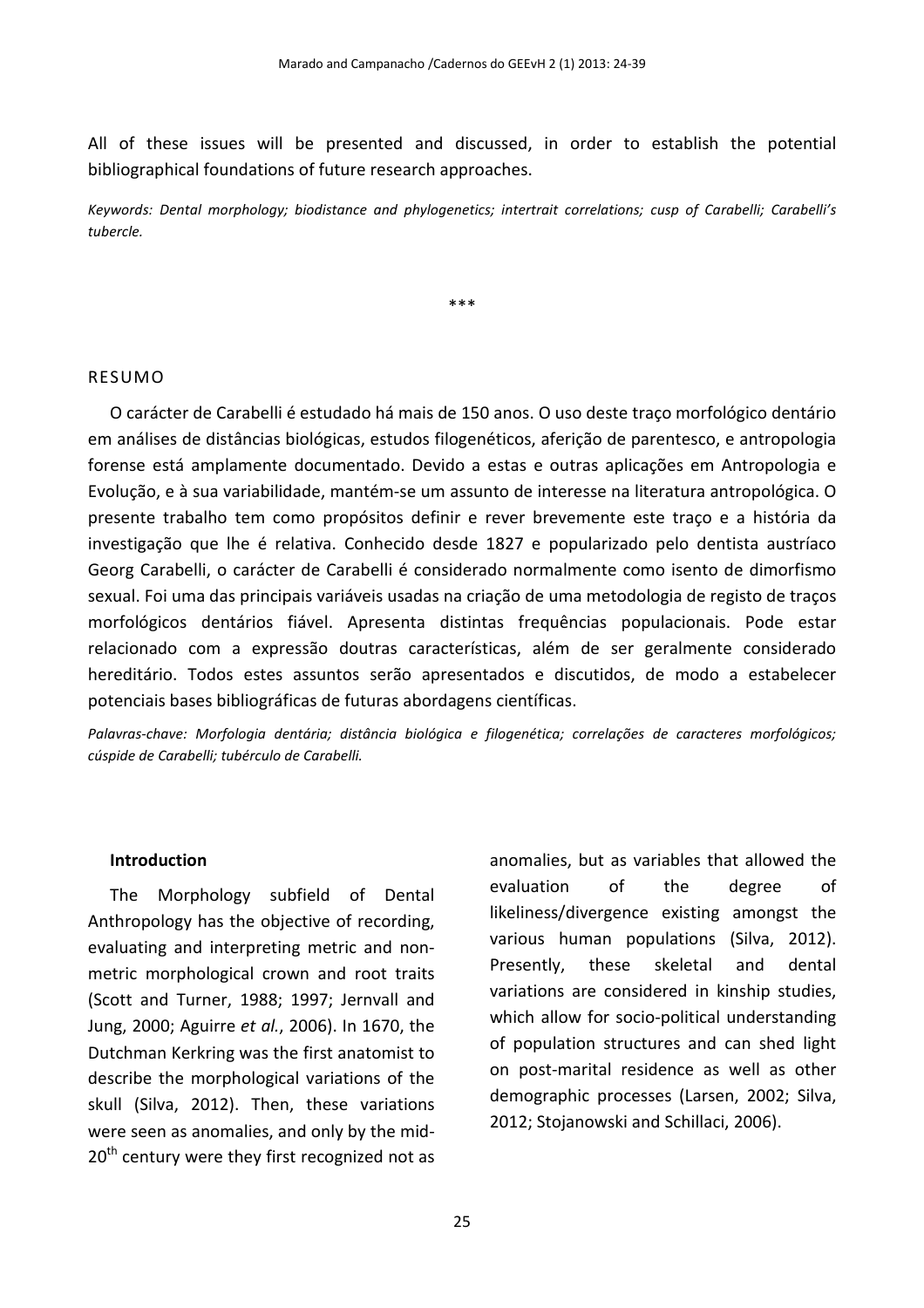Contrarily to osseous elements, teeth have the advantage of better preservation, since they are composed by hard and highly mineralized materials, such as enamel, dentine and cement, which can resist taphonomical changes in environments prone to fast diagenesis (Turner, 1967; Scott and Turner, 1988; Turp and Alt, 1998; Silva, 2012; Hillson, 2005; Aguirre *et al.*, 2006; Scott, 2008; Irish and Nelson, 2008). Another advantage is that teeth, once formed, do not undergo changes in morphology like bones; dental discrete traits, however, can disappear due to dental wear and certain oral pathologies like caries (Scott and Turner, 1988; Jernvall and Jung, 2000; Scott, 2008; Irish and Nelson, 2008).

Currently, over 100 dental morphological traits are known (Aguirre *et al.*, 2006; for a recent example, see Cunha *et al.*, 2012). These elements are dependent on strong genetic control. They present slow and selectively neutral evolutionary changes and little sexual dimorphism (Tyrrell, 2000). They are phenotypically manifested at a precise genetically controlled position and morphological variation (Turner, 1967; Jernvall and Jung, 2000; Aguirre *et al.*, 2006). Despite this, they are also subject to some environmental influence (Biggerstaff, 1967; Townsend and Martin, 1992; Sperber, 2004; Rizk *et al.*, 2008). These traits can have negative or positive manifestations with different degrees of expression. A cusp is an example of a positive trait, while a pit can exemplify a negative one (Scott and Turner, 1997; Silva, 2012; Aguirre *et al.*, 2006).

Teeth, besides giving information about diet, can enlighten the phylogenetic and biological affinities among different human populations and different hominin species (Scott and Turner, 1988; 1997; 2008; Jernvall and Jung, 2000; Silva, 2012; Guatelli-Steinberg and Irish, 2005; Aguirre *et al.*, 2006). Consequently, dental morphology enables classification of different populations and species into taxonomies (Aguirre *et al.*, 2006). It also has an important role in Forensic Anthropology, since it can aid in identifying an individual or his/her ancestry (Pretty and Sweet, 2001; Aguirre *et al.*, 2006; Edgar, 2009a; 2013). Despite this, the use of one or few dental traits is limited, so the use of multiple characters, all degrees of expression and complex analysis is recommended (Edgar, 2009b).

The use of genetic analysis in inferring the degree of kinship or the biological affinities from skeletal material has undergone great development. Still, it requires uncontaminated material and its (at least partial) destruction. Besides this, costs inherent to such methodologies tend to be elevated. With the analysis of dental discrete variables, destruction of odontological material is not required and the study of kinship and population phylogenetic distance is also possible to carry out, although at a much lower cost (Silva, 2012; Marado, 2010; 2012; In prep.). Besides using skeletal material, dental morphological traits, such as Carabelli's trait, can be recorded *in vivo*, so that biological affinities between past and present populations can be addressed (Tsai *et al.*, 1996; Silva, 2012). Carabelli's trait is one of the most studied discrete traits (Joshi *et al.*, 1972). This article reviews its definition, types of classification, population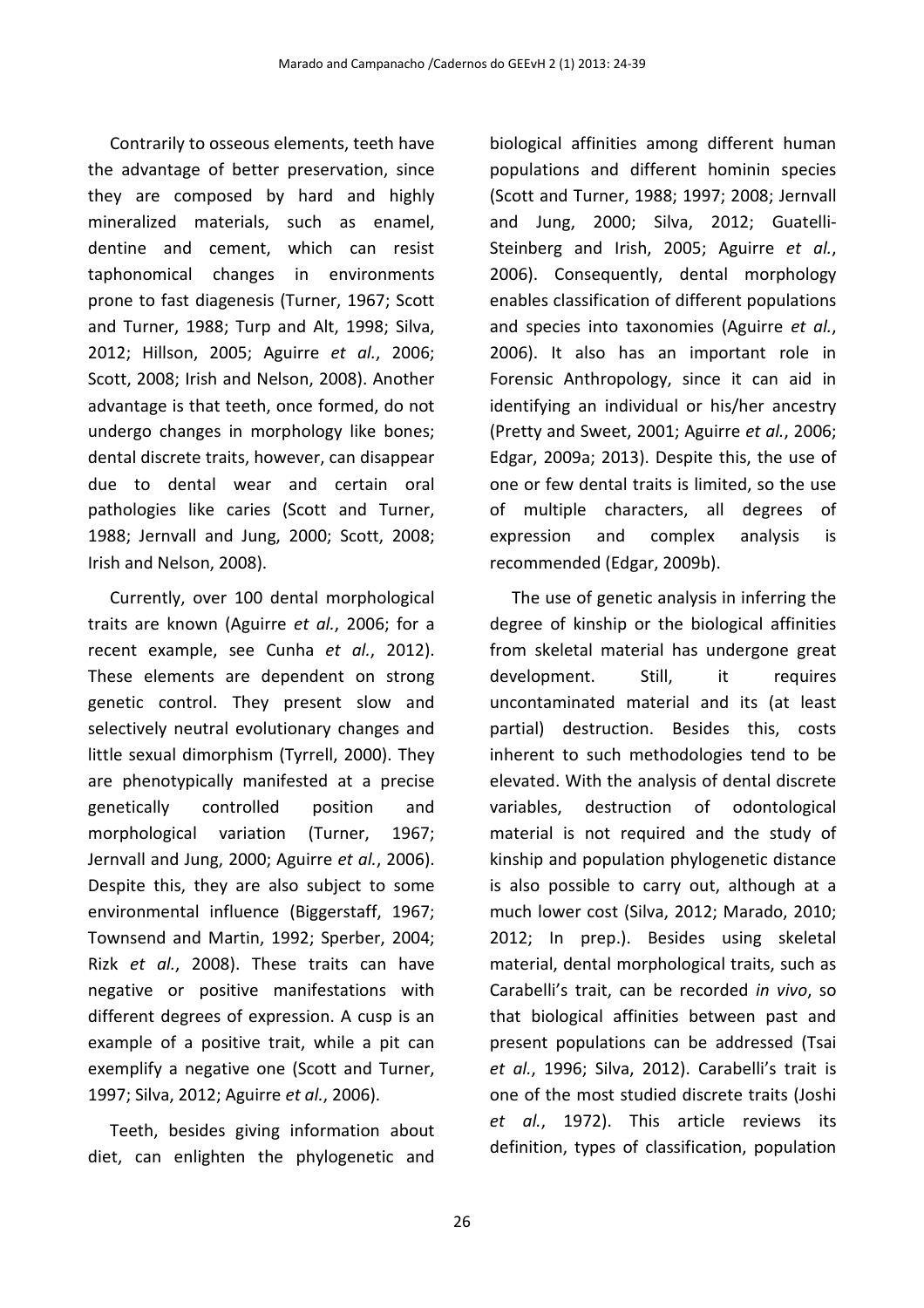frequencies, sexual dimorphism and intertrait correlations.

#### **Carabelli's trait definition**

This character was first observed in 1827 by Rousseau (Joshi *et al.*, 1972). However, it is most commonly known as Carabelli's trait, cusp or tubercle, due to the observations of Georg Carabelli, the dentist of Austrian Emperor Franz in 1842 (Carbonell, 1960; Joshi *et al.*, 1972; Hillson, 1996). This trait has also been designated *tuberculum anomalum*, *tuberculum impar*, fifth lobe, supplementary cusp, additional cusp, protostyle (see Kraus, 1951), mesiolingual/mesiopalatal elevation or prominence (Kraus, 1951; Meredith and Hixon, 1954; Carbonell, 1960; Sadatullah *et al.*, 2012).

Carabelli's trait (Figure 1) is expressed on the lingual surface of the mesiolingual cusp (the protocone, or cusp 1). It occurs on maxillary molars, with greater frequency in the upper first permanent molar, with decreased frequency in the second permanent molar and is rarely expressed on third permanent or second deciduous molars (Dietz, 1944; Meredith and Hixon, 1954; Carbonell, 1960; Turner, 1967; Biggerstaff, 1973; Alvesalo *et al.*, 1975; Kolakowski *et al.*, 1980; Scott, 1980; Turner *et al.*, 1991; Townsend and Martin, 1992; Hillson, 1996; Tsai *et al.*, 1996; Hsu *et al.*, 1999; Codinha, 2001; Silva, 2012; Kondo and Townsend, 2006; Sadatullah *et al.*, 2012). Dietz (1944), in his study of American soldiers, observed that the Carabelli's trait was present on the second molar only when the first molar presented it, and on the third molar (with a small expression) only if expressed on the second molar.

This variable is expressed in several forms, from a little groove (also known as negative cusp) to a large triangular cusp (Meredith and Hixon, 1954; Dahlberg, 1963; Alvesalo *et al.*, 1975; Laatikainen and Ranta, 1996; Hsu *et al.*, 1999).



**Figure 1: Left maxilla. The upper first molar presents a small cuspal form of Carabelli's trait (ASUDAS grade 5). The upper second molar presents a smooth lingual surface (ASUDAS grade 0) of the protocone (cusp 1).**

The function of Carabelli's trait is still uncertain (Guatelli-Steinberg and Irish, 2005). Some authors hypothesize that the trait evolved recently to make up for dental size reduction, a secular trend (Scott, 1979; Tsai *et al.*, 1996; Hsu *et al.*, 1999). An alternative, in opposition to the latter, was also suggested, stating that the trait is primitive and molar reduction is indeed causing its disappearance (Scott, 1979; Tsai *et al.*, 1996; Hsu *et al.*, 1999). A third supposition argues that Carabelli's trait can supply the first upper molar with greater resistance to biomechanical stress (Tsai *et al.*, 1996; Hsu *et al.*, 1999).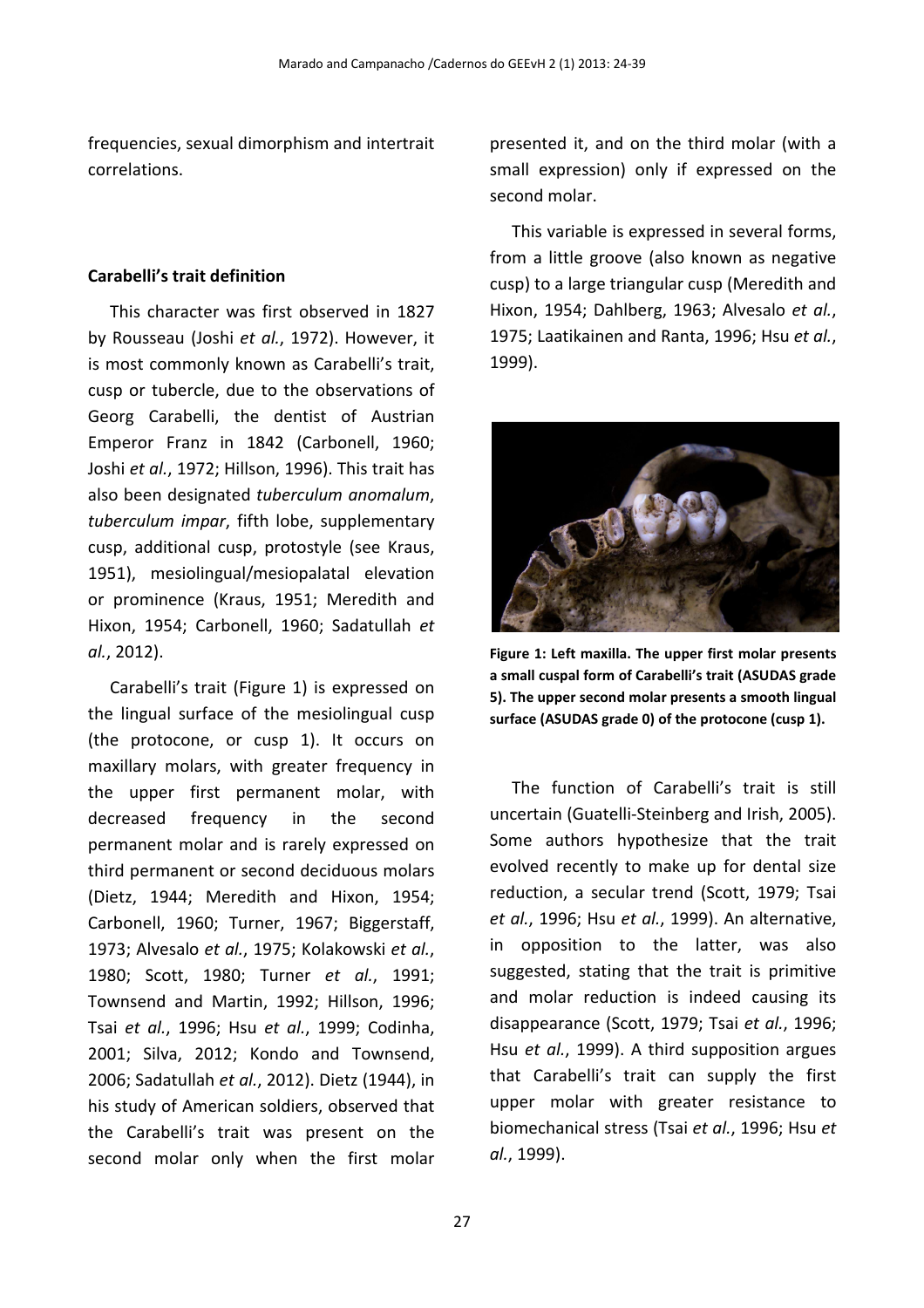#### **Bilateralism and symmetry**

Generally, Carabelli's trait is seen as being bilateral and symmetrical in the expressed grades of each superior dental arch (Dietz, 1944; Meredith and Hixon, 1954; Carbonell, 1960; Joshi *et al.*, 1972; Alvesalo *et al.*, 1975; Townsend and Martin, 1992; Laatikainen and Ranta, 1996; Khamis *et al.*, 2006), but the degree of asymmetry varies with each population (Kolakowski *et al.*, 1980). However, despite the majority of research reporting large frequency of bilateral and symmetric expressions of the trait, there is also some percentage of asymmetry, either when presence/absence or expression grades are considered (Dietz, 1944; Meredith and Hixon, 1954; Carbonell, 1960; Joshi *et al.*, 1972; Alvesalo *et al.*, 1975; Townsend and Martin, 1992; Laatikainen and Ranta, 1996; Khamis *et al.*, 2006; Sadatullah *et al.*, 2012). Equal genetic information on both sides is assumed, with an expected consequence of symmetry in presence and expression. Asymmetry could be the result of environmental effects on individual odontogeny (Khamis *et al.*, 2006; Van Dongen and Gangestad, 2011).

#### **Sexual dimorphism**

There has been a lively debate on the existence of sexual dimorphism in Carabelli's trait (Tsai *et al.*, 1996). Some research corroborates (Hsu *et al*., 1999; Khamis *et al.*, 2006; Kondo and Townsend, 2006) while other negates sexual dimorphism in the expression of Carabelli's trait in some analyzed populations (Biggerstaff, 1973; Alvesalo *et al.*, 1975; Scott, 1978; Scott, 1980; Kolakowski *et al.*, 1980; Townsend and Martin, 1992; Laatikainen and Ranta, 1996). According to Townsend and Martin (1992), this inconsistency is due to sexual dimorphism being a population-specific characteristic. Tsai and colleagues (1996) and Hsu and colleagues (1999) underline the difficulty in comparing results from different studies, since authors commonly apply different methodologies and sample sizes vary.

Meredith and Hixon (1954) observed 200 first molars from 50 boys and 50 girls. Boys (66 teeth) more often presented a greater expression of Carabelli's cusp than girls (53 teeth). Joshi and colleagues (1972) reported a quantitative difference between sexes, since 69.5% of 198 boys presented the trait, when compared to 61.2% of the girls. These differences remain unexplained. Possibly, it is related to odontogenic differences between the sexes or corresponds to a greater retention of a primitive cusp in males, since Carabelli's trait can diminish biomechanical stress, as previously referred (Tsai *et al.*, 1996; Hsu *et al.*, 1999). Some light was recently shed on this issue, since it can be related to the role of tooth size in the patterning cascade model (Salazar-Ciudad and Jernvall, 2002; see below).

#### **Classification systems**

There are several classificatory systems describing Carabelli's trait (Scott, 1980). This caused a lack of uniformity regarding the recording of the trait in different studies,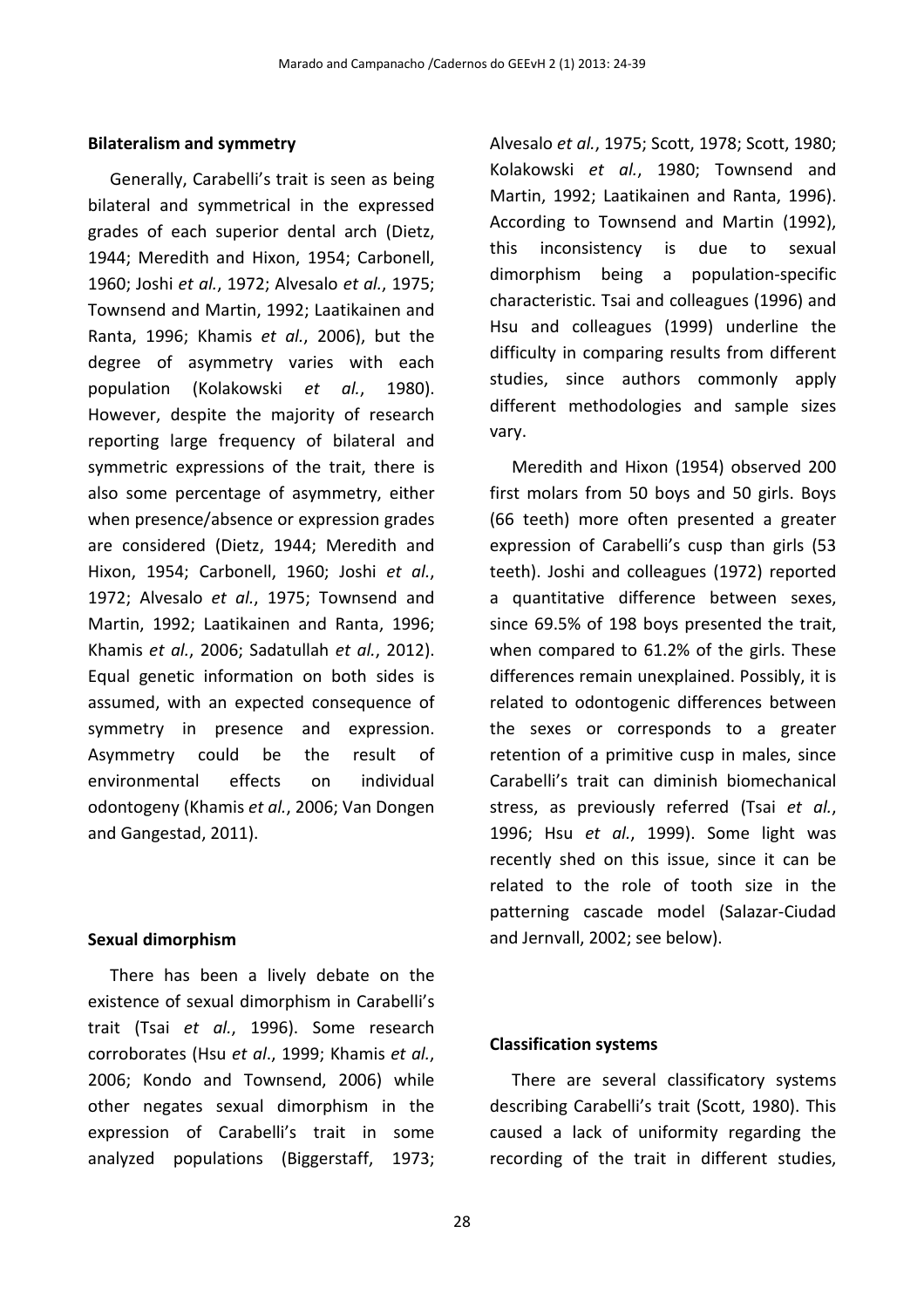complicating the comparison between different populations (Laatikainen and Ranta, 1996; Hsu *et al.*, 1999; Silva, 2012).

Many methodologies entail for some subjectivity (Laatikainen and Ranta, 1996). Besides the subjective descriptions and the attribution of different number of grades in each system, there are methods without illustrative images or photographs, which enhance confusion and subjectivity among researchers using the same system.

In the late 1940s, Albert A. Dahlberg created a system for recording several characters, including Carabelli's trait, since he considered it would not suffice to record presence or absence (Turner *et al.*, 1991). That method introduced several plaques molding each expression of the traits, from minimal to maximal. It has been altered successively by Dahlberg and his students and followers (see Dahlberg [1963], for example), reaching its current status as one of the most used methodologies (Silva, 2012). This is known as the Arizona State University Dental Anthropology System, ASUDAS, or ASU standards. The plaque used to characterize Carabelli's cusp was originally conceived by Dahlberg in 1956. The current ASUDAS considers eight grades of expression, where the letters used by Dahlberg have been replaced by numbers (Turner *et al.*, 1991). The grades are exemplified in Figure 2. Those are:

- 0 Absent (Fig. 2a);
- 1 Presence of a groove (Fig. 2b);
- 2 Presence of a pit (Fig. 2c);
- 3 Small Y shaped depression (Fig. 2d);

4 – Large Y shaped depression (Fig. 2e);

5 – Small cusp without free apex, not contacting the lingual groove (Fig. 2f);

6 – Medium sized cusp (no free apex), contacting the lingual groove (Fig. 2g);

7 – Large free cusp (Fig. 2h).

Some authors only consider trait presence when dealing with grades 5 to 7, with a positive expression of Carabelli's cusp. This deems grades 0 and 1 to 4, respectively, its absence and negative expressions (Silva, 2012).

Despite the fact that ASUDAS is most commonly used, other classification systems were created, like those by Meredith and Hixon (1954) who constructed a four categories system and Alvesalo and colleagues (1975) who created a five class system to categorize the Carabelli's trait.

### **Population affinities and frequencies of Carabelli's trait**

Carabelli's trait is not exclusive to *Homo sapiens*; despite its rarity in fossil forms, it exists in *Australopithecus* sp., *Paranthropus* sp., Neanderthals and great apes (Carbonell, 1960; Swindler *et al.*, 1998; Guatelli-Steinberg and Irish, 2005; Harris, 2007). It is phylogenetically very old (Kolakowski *et al.*, 1980). This means the trait is evolutionarily meaningful based on its development following the phylogenetic branch from which modern man originated (Carbonell, 1960). Despite this, Carabelli's trait in *Pan*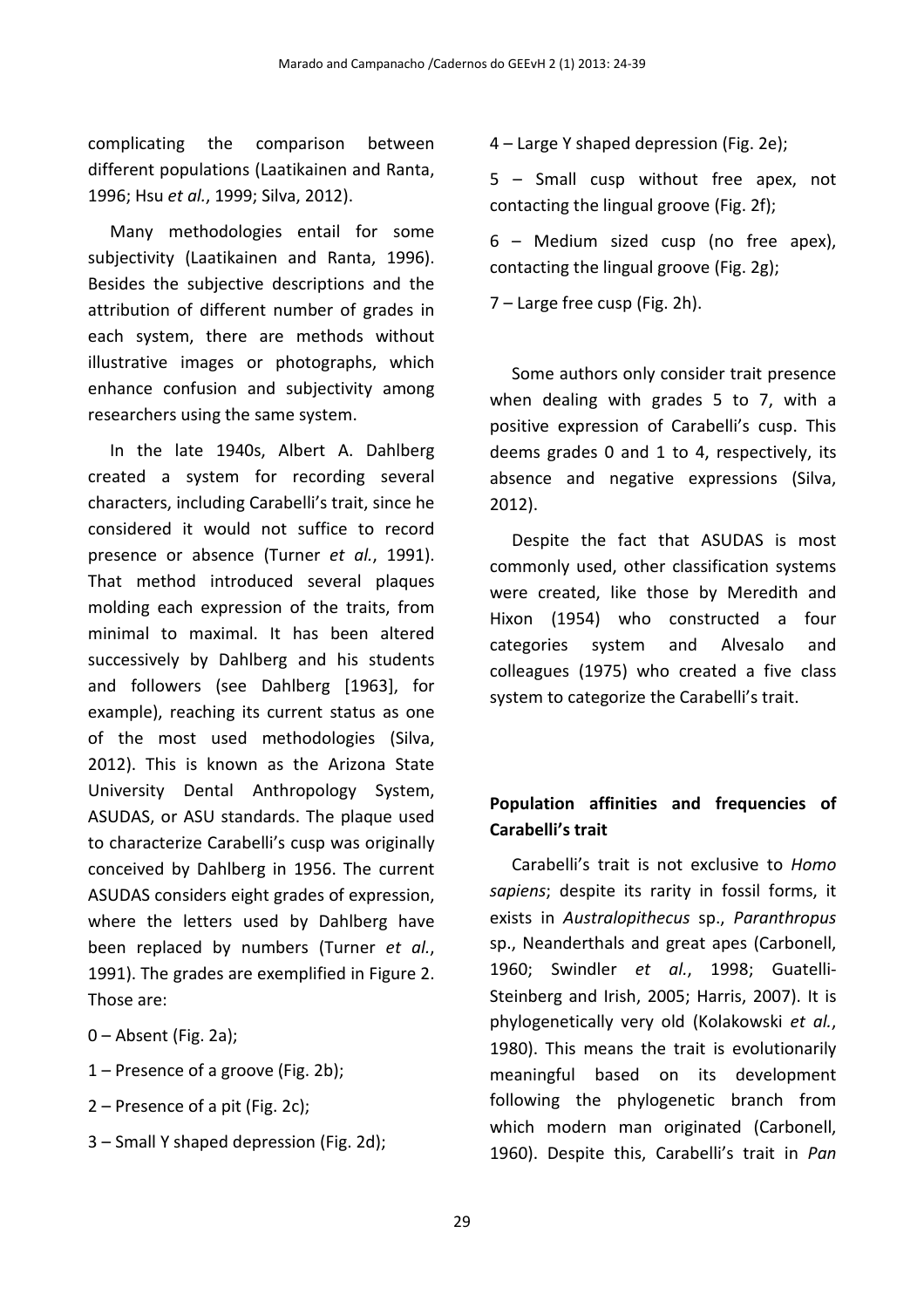sp., *Australopithecus* sp. and *Paranthropus* sp. can occur merely as a developmental anomaly (Ortiz *et al.*, 2012) and can be homoplastic, surfacing multiple times in diverse species due to the interplay between tooth size and intercuspal distances (Hunter *et al.*, 2010; Moormann *et al.*, 2013).

In *Homo sapiens*, Carabelli's trait frequencies vary depending on the population (Laatikainen and Ranta, 1996). It is one of the most used traits in biodistance studies (Joshi *et al.*, 1972).



**Figure 2. Different expressions of Carabelli's trait, according to ASUDAS: a) smooth mesiopalatal surfaces on the first (UM1) and second upper molars (grade 0; note also the reduced third molar); b) slight diagonal groove on the palatal surface of the mesiolingual cusp of UM1 (grade 1); c) mesiolingual cusp of UM1 indentation on the most occlusal and mesial corner of the lingual facet (grade 2, darkened** *post mortem***; note forming third molar) ; d) ASU grade 3 (small Y shaped groove); e) grade 4 (deeper and larger Y shaped groove); f) grade 5 (small mesiolingual cusp; g) grade 6; h) grade 7. Images d, e, g and h are from the right side of the upper dental arcade. Images a, b, c and f are from the left side.**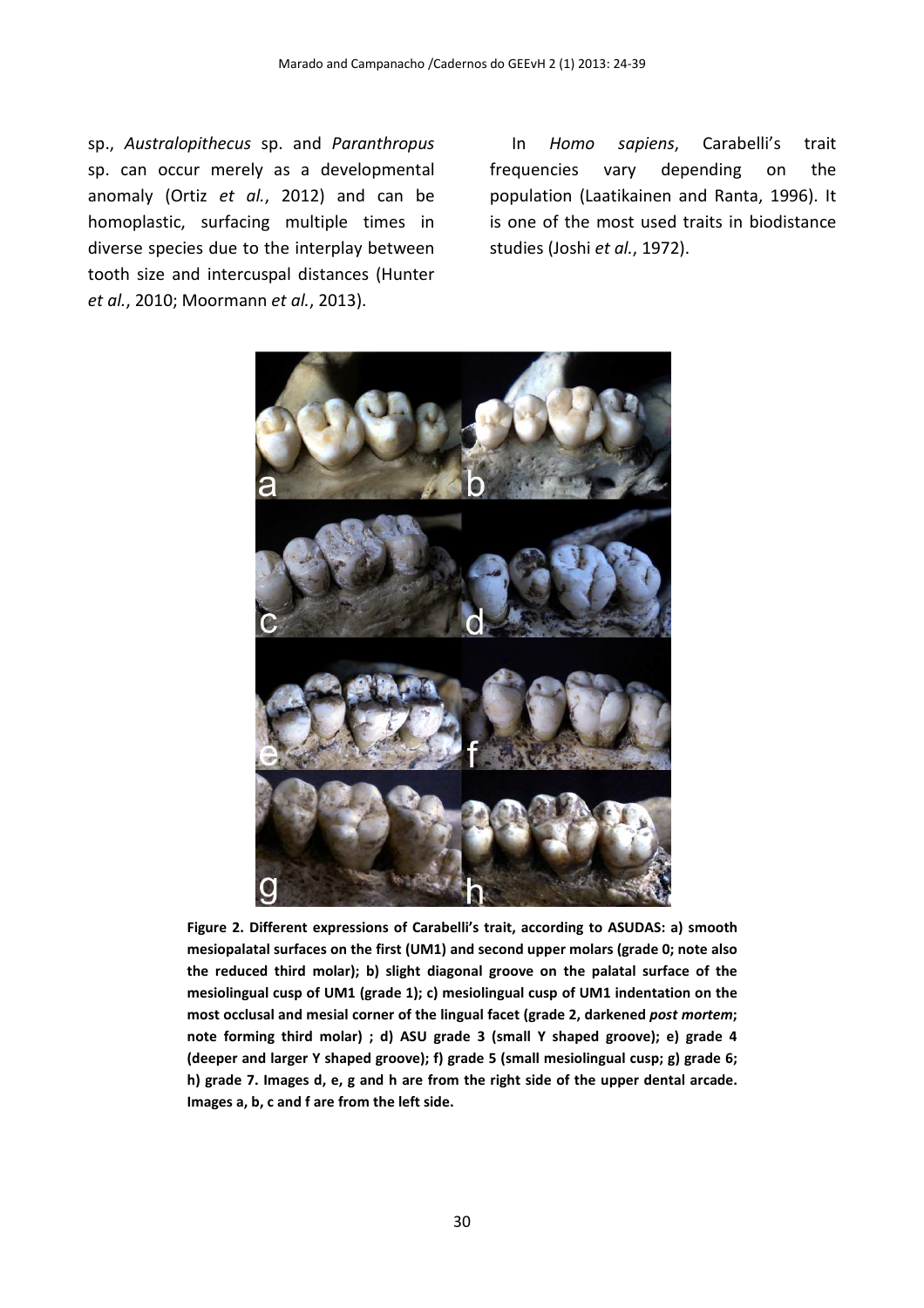Several studies suggested it is predominant in Europe or peoples derived from European populations (Carbonell, 1960; Turner, 1967; Joshi *et al.*, 1972; Alvesalo *et al.*, 1975; Scott, 1980; Laatikainen and Ranta, 1996; Tsai *et al.*, 1996).

The trait was also present in Portuguese populations of several historic contexts (Codinha, 2001; Trinkaus *et al.*, 2001; Correia and Pina, 2002; Silva, 2012). For example, Trinkaus and colleagues (2001) observed this trait in an individual from the Upper Paleolithic. Silva (2012) reported frequencies for several Neolithic individuals, Codinha (2001) found it in three Medieval individuals and in 1921, Corrêa found that 13.5% of his Portuguese contemporary sample had Carabelli's trait (according to Correia and Pina, 2002).

Several researchers testified to an intermediate frequency among African populations and lower frequencies in Asian ones (Carbonell, 1960; Turner, 1967; Alvesalo *et al*., 1975; Scott, 1980; Tsai *et al*., 1996). Carabelli's trait was also rarely found in Inuit and Bushmen (Joshi *et al.*, 1972). Low Carabelli's trait frequency and high presence of shoveling was found to be characteristic of Asian populations, distinguishing them from European ones (Tsai *et al*., 1996; Hsu *et al*., 1999).

In order to further clarify the world-wide and Portuguese diachronic distributions of frequencies in *Homo sapiens* samples, Tables 1 and 2 were projected. It shows the wide diversity of this trait frequency, whatever the breakpoint selected, and counters some of the cited research.

The higher frequency for West Asian samples (32%), from Mediterranean, Near and Middle Eastern populations, and the equivalence of European (22.6%) and North African (22.7%) frequencies in Hanihara's (2008) data suggest that population differences can be diluted when dealing with large, geographically wide samples (see Table 1).

Scott and Turner (1997) reports put Western Europe on top as having the greatest frequency for Carabelli's trait (27.3%; Table 2). However, lower frequencies were documented for Northern Europe (18.1%) than for North Africa (20.0%), West Africa (21.3%) and Southeast Asia (20.8%).

Portuguese Late Neolithic/Chalcolithic samples (Silva, 2012) showed the variability that relatively close samples can present. As for Coimbra, its frequency was in line with other European samples (24.2%).

#### **Intertrait correlations**

Intertrait correlations have been a point of interest in dental morphology for a long time, since some statistical tests depend on trait independence (Scott and Turner, 1997) and taxonomical considerations should be derived only from independent morphological variables (Kangas *et al.*, 2004; Salazar-Ciudad and Jernvall, 2010; Skinner and Gunz, 2010).

There is a trend indicating that larger sized Carabelli cusps are correlated with larger molars, while molars with negative expressions of the trait are smaller (Tsai *et*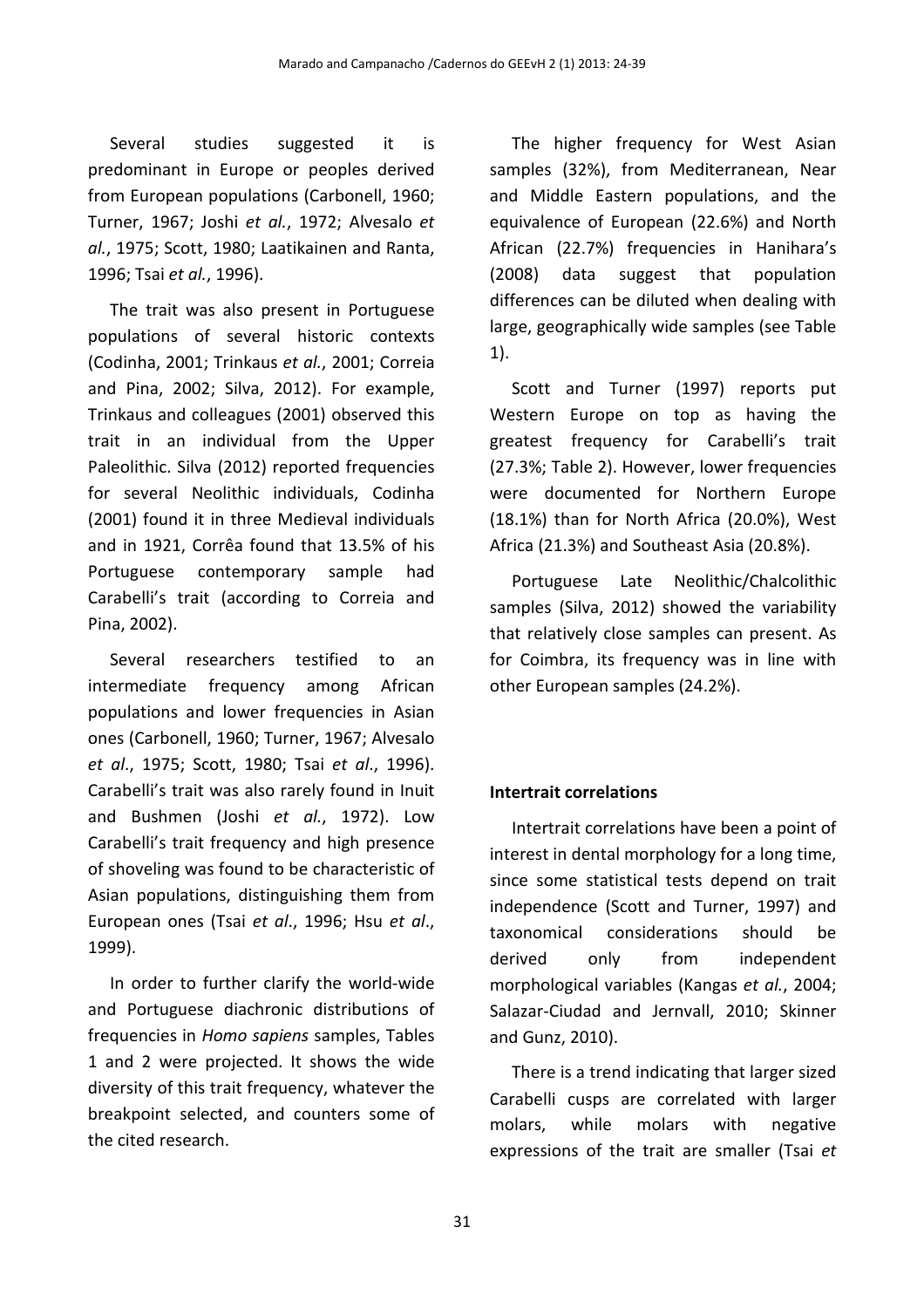*al.*, 1996; Hsu *et al.*, 1999; Kondo and Townsend, 2006). Kondo and Townsend (2006) report that mesiodistal and buccolingual measures of the dental crown are enhanced in the presence of Carabelli's cusp. Longer time of formation for larger molars may allow for the fifth enamel knot to produce the infolding of the inner enamel epithelium, thus forming the cusp. Smaller teeth may present only the reduced form of the trait, such as pits or grooves. This may explain the previously reported difference in frequencies and expression between male and female individuals of the same population (Kondo and Townsend, 2006).

Tsai and colleagues (1996), and Hsu and colleagues (1999) only describe differences related to the cusp presence in the buccolingual dimension.

Dietz (1944) noted that Carabelli's trait frequency is related to the shape of upper central incisors. The ones with more quadrangular shape were more likely to be correlated with the presence of Carabelli's trait on the first molars, and with larger such cusps, than upper central incisors with different shapes.

Chinese populations tend to have relatively small molars, which could be related to lower frequencies of this trait (Hsu *et al.*, 1999). Hsu and colleagues (1999) noted a positive correlation between shoveling and Carabelli's trait in Asian populations, which is to say there was an increase in the likeliness of occurrence of Carabelli when there was shoveling presence in incisors. This suggests the two traits could be developmentally connected, despite what was stated above (their aptitude in distinguishing Asian and European populations). Carabelli's trait is also positively correlated with hypocone (Scott, 1979) and protostylid (Scott, 1980). The hypocone is also known as C4 (cusp 4) or disto-lingual cusp, occurring in upper molars (Turner *et al.*, 1991; Scott and Turner, 1997; Silva, 2012). The protostylid is a tubercle emanating from the cingular region of lower molars, namely in the buccal surface of the mesiobuccal cusp (Scott, 1978). Associations between Carabelli's cusp and protostylid are also suggested by Townsend and colleagues (1990), who hypothesize that this set of variables could be evolutionarily advantageous.

This covariation (and the relation between molar size and Carabelli's traits mentioned above) could, however, be related to a morphodynamic process, the patterning cascade model. Tooth size and intercuspal distances seem to be correlated to the presence of some traits, since when the tooth is large enough, and given an appropriately small mean intercuspal distance, other enamel knots can be formed, in addition to the ones corresponding to the main cusps. This seems to be due to each enamel knot disabling the possibility of the formation of another knot along an area surrounding it. The patterning cascade model interconnects genotype, environment and phenotype, since the guidelines provided by genetics, given its environmental framing, contribute in producing phenotype (Salazar-Ciudad and Jernvall, 2002; 2010). Some traits have been demonstrated to corroborate this model, most importantly Carabelli's trait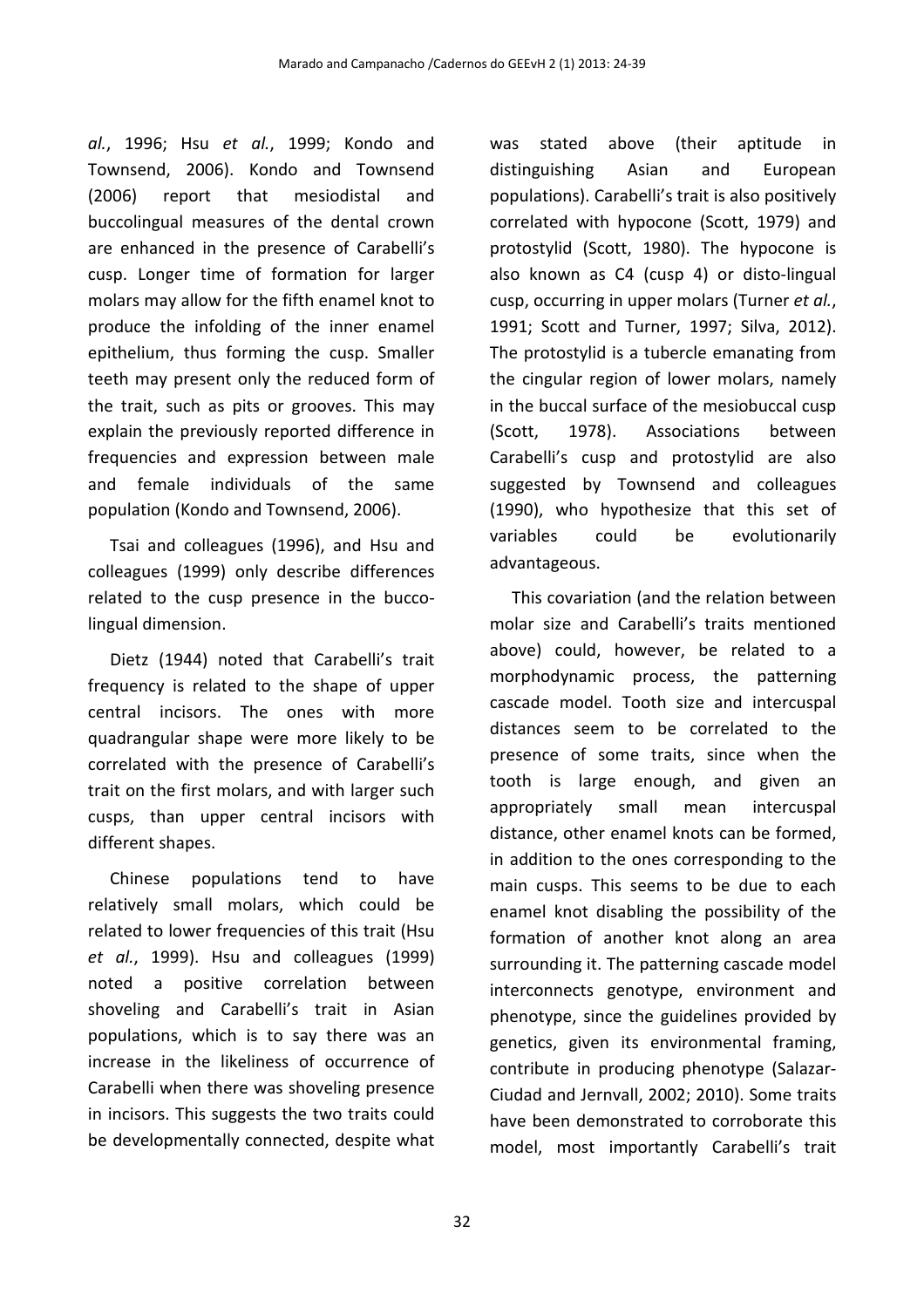(Hunter *et al.*, 2010; Moormann *et al.*, 2013), but also C6 on chimpanzee lower molars (Skinner and Gunz, 2010), the hypocone and upper molar additional cups (Moormann *et al.*, 2013).

| Source (and breakpoint) | Sample origin       | Frequency (%) | n   |
|-------------------------|---------------------|---------------|-----|
|                         | East/Northeast Asia | 9.1           | 367 |
| Hanihara, 2008          | Southeast Asia      | 15.1          | 919 |
|                         | West Asia           | 32.0          | 228 |
| $(+ = ASU 3-7)$         | Europe              | 22.6          | 738 |
|                         | North Africa        | 22.7          | 286 |
|                         | Sub-Saharan Africa  | 17.1          | 831 |

**Table 1: Distribution of the frequencies of the Carabelli's trait (sex-pooled) in six samples from contemporary world-wide populations.** 

Carabelli's trait revealed slight correlation with intercuspal distances in upper first molars (Hunter *et al.*, 2010; Moormann *et al.*, 2013) and an indication of the same trend on upper second molars (Moormann *et al.*, 2013). In the latter tooth, correlations could be hindered by tooth size and shape. Carabelli's trait on the first molar also correlates with the hypocone, since larger expressions of this latter cusp are associated with enhanced expressions of Carabelli. Finally, Carabelli's trait on upper molars correlates to upper molar accessory cusps, when a moderate number of these are present. These associations are explained by the patterning cascade model: the cusps ontogeny is possible due to an approximation of enamel knots, but the formation of a

greater number of new knots can hinder the formation of Carabelli's trait; on the other hand, the latter may be associated with a few number of accessory cusps or with large hypocone expressions if their development still allows the formation of that mesiolingual enamel knot (Moormann *et al.*, 2013).

A single protein can affect several dental morphological traits, relating to intercuspal distance and exuberance in tooth morphology. Kangas and colleagues (2004), however, recognized the potential for individual traits to be independently affected by other gene activities, and merely advise caution in assuming independence of traits when comparing different species.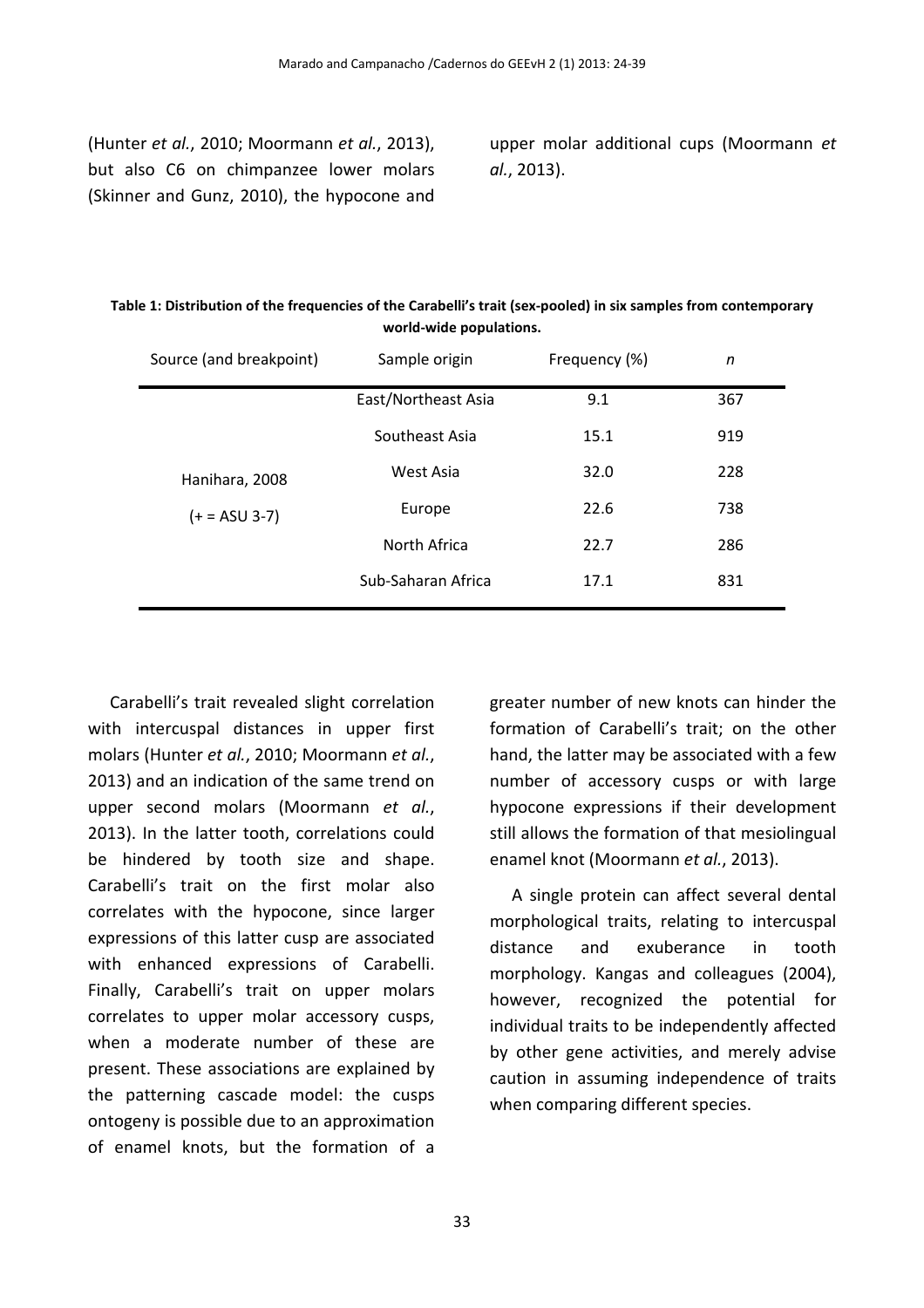| breakpoint)                                                   | Source (and<br>Sample origin     |      | $\mathsf{n}$ |
|---------------------------------------------------------------|----------------------------------|------|--------------|
|                                                               | Western Europe                   | 27.3 | 249          |
| Scott and Turner, 1997<br>$(+ = ASU 5-7)$                     | Northern Europe                  | 18.1 | 138          |
|                                                               | North Africa                     | 20.0 | 200          |
|                                                               | <b>West Africa</b>               | 21.3 | 61           |
| Samples of widespread<br>timeframe                            | South Africa                     | 11.4 | 246          |
|                                                               | North and South American Natives | 5.6  | 2054         |
|                                                               | Southeast Asia (Recent)          | 20.8 | 701          |
| Silva, 2012<br>$(+ = ASU 5-7)$                                | Cova da Moura                    | 20.0 | 15           |
|                                                               | Dólmen de Ansião                 | 16.7 | 30           |
|                                                               | Paimogo                          | 8.0  | 75           |
| Late<br>Neolithic/Chalcolithic<br>samples (except<br>Coimbra) | São Paulo                        | 12.0 | 25           |
|                                                               | Serra da Roupa                   | 0.0  | 14           |
|                                                               | Monte Canelas I                  | 0.0  | 17           |
|                                                               | Coimbra (Modern)                 | 24.2 | 198          |
|                                                               |                                  |      |              |

#### **Table 2. Distribution of the frequencies of the Carabelli's trait (sex-pooled) in world-wide and Portuguese samples.**  Source (and

Morphological variability in the mesiolingual cusp of humans and chimpanzees was compared in the outer enamel surface (OES) and enamel-dentine junction (EDJ) by Ortiz and colleagues (2012). Despite the occasional occurrence of Carabelli's trait in chimpanzees (which could be a developmental anomaly in *Pan*), the trait present on the mesiolingual cusp of these primates is different from the variability measured by ASUDAS, either on the OES or the EDJ. It is a shelf-like structure

with no cusp development, called lingual cingulum. This analysis, besides clarifying the distinction between traits in the same *locus* in *Homo sapiens* and *Pan* sp., suggests the same distinction can divide *Australopithecus* sp. and *Paranthropus* sp. from *Homo* sp. The morphology of the *membrana praeformativa*, which later is mineralized as the EDJ, seems to be very important in determining OES morphology, mainly in chimpanzees, since human greater enamel thickness hinders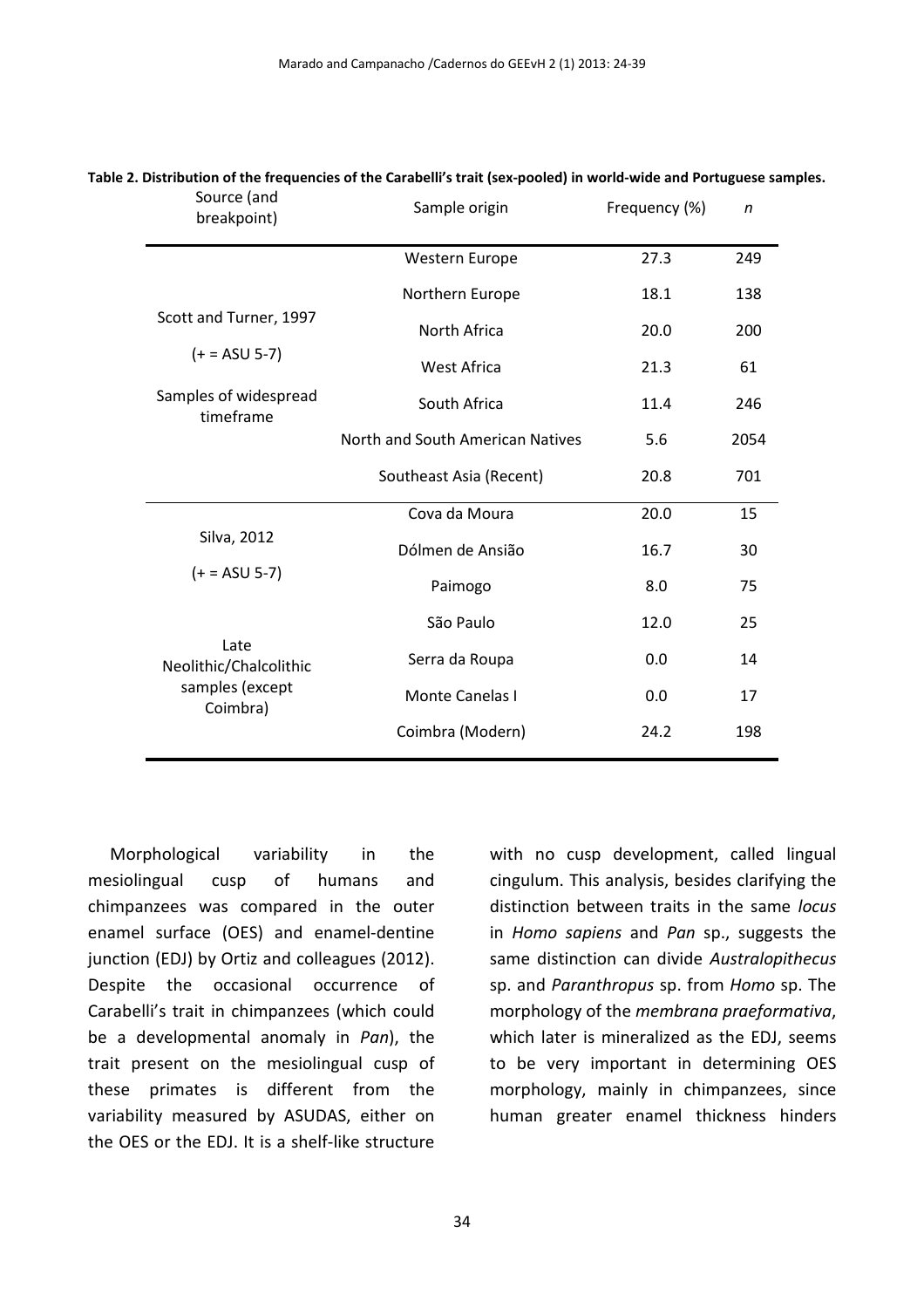association between grade classification of EDJ and OES morphology (Ortiz *et al.*, 2012).

The work of Ortiz and colleagues (2012) redirected focus towards the EDJ, and its baseline membrane, *membrana praeformativa*, a proto-structure which contributes to determine dental shape. The previously reviewed studies analyzing intercuspal distances and tooth size relations with Carabelli's cusp seem to overlook the odontogenic importance of this structure, assuming enamel knots (which correspond to dentine horns formed in the *membrana praeformativa*) independently predict the number and presence of accessory cusps. The complex interplay involving dental development needs to be further tested before the independence of dental morphological variables (such as Carabelli's trait) can be undoubtedly questioned.

Primary dental morphology is not generally correlated to permanent dental morphology, but one of the exceptions found is Carabelli's trait (between the upper second deciduous molar and the upper first permanent molar: Edgar and Lease, 2007).

#### **Heredity**

Another question without consensus regarding Carabelli's trait is its heredity. Some investigators report heredity in the character (Dietz, 1944; Turner, 1967; Kondo and Townsend, 2006), while others describe low degree of heredity (Biggerstaff, 1973; Alvesalo *et al*., 1975).

Generally, studies inferring heredity are developed using monozygotic or dizygotic sets of twins. If Carabelli's trait is mostly influenced by genetic factors, a smaller variation is expected among homozygotic twins. If, however, environmental factors are the main force behind this trait variation, both sets of twins should present equal variation (Biggerstaff, 1973).

Despite reports of low heredity, genetic transmission of the trait has been accepted since early on (Kraus, 1951). There is also great debate about the model of hereditary transmission of the trait (Alvesalo *et al*., 1975). Dietz (1944) considered Carabelli as being the result of a single gene despite its great variability. Kraus (1951), who studied the trait distribution in eight Mexican and Papago native families, proposed a biallelic model. In summary, a "normal" homozygotic individual (cc) would present a smooth mesiolingual molar surface while a homozygotic individual with alleles for trait presence (CC) would present an exuberant Carabelli cusp. A heterozygotic individual (Cc) would present intermediate grades of expression. Goose and Lee (1971 *in* Alvesalo *et al.*, 1975) argued in their study that Kraus's (1951) model did not correspond to results, suggesting a polygenic model. Biggerstaff (1973) stated the trait is determined by different genes for each side of the dental arcade, while in 1980 Baume and Crawford referred genetic information to be equal along each side and asymmetry to be determined by environmental factors (Townsend and Martin, 1992). The models tested for inheritance of this trait could not be fitted for all samples tested, which could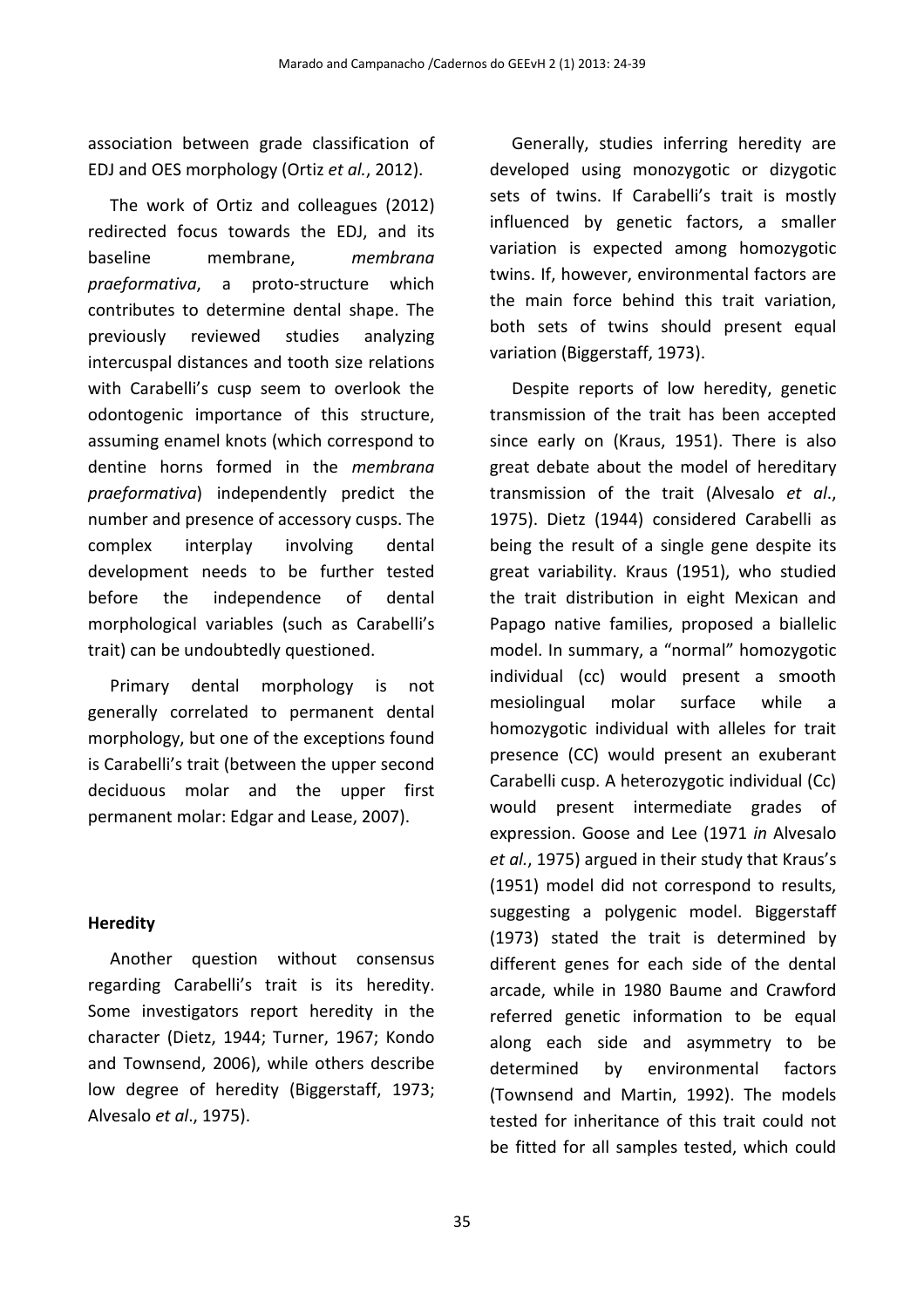be due to the irregular influence of environmental factors and the uncertain genetic influence of a major locus (Kolakowski *et al.*, 1980). As pointed out above, the proportion to which Carabelli's trait is influenced by genetic or environmental factors is not known (Townsend and Martin, 1992). Carabelli's trait may be more frequently present on the deciduous dentition, which can be caused by reduced penetrance on the secondary dentition. The longer developmental period of permanent tooth formation may cause this difference (Bermúdez de Castro, 1989).

#### **Final thoughts**

Carabelli's trait is one of the most studied dental traits. It is expressed through several grades of quasicontinuous variation in the palatal surface of the mesiolingual cusp of upper molars. It is most prevalent on first molars. It occurs less frequently on the second upper molar (on both permanent and temporary dentitions) and on the third upper molar. It is generally a bilateral, symmetric trait. There is no consensus on its degrees of heredity and sexual dimorphism. Generally, men present greater frequencies of the trait than women (although this difference could statistically be the result of random sampling, in most studies). The function of the trait function is uncertain. It has been suggested that it enhances molar size, it is correlated with greater biomechanical stress, and it compensates for an evolutionary trend towards diminishing molar size.

dentition of hominins and great apes (Carbonell, 1960; Kolakowski *et al.*, 1980; Tsai *et al.*, 1996; Swindler *et al.*, 1998; Hsu *et al.*, 1999; Harris, 2007), while others suggest it is a homoplasy (Tsai *et al.*, 1996; Hsu *et al.*, 1999; Guatelli-Steinberg and Irish, 2005). *Homo sapiens* shows high variability in the frequencies found for each ancestry. Previous studies demonstrate that European populations tend to present greater frequencies, African communities present intermediate percentages, while Asians, Inuit and Bushmen rarely express it (Carbonell, 1960; Turner, 1967; Joshi *et al.*, 1972; Alvesalo *et al.*, 1975; Scott, 1980; Laatikainen and Ranta, 1996; Tsai *et al.*, 1996; Hsu *et al*., 1999). Wider surveys on dental morphology indicate that these relations are not as simple – as seen before and evidenced by Tables 1 and 2 – since variation between samples can be diluted in large scale comparisons. In fact, Asian populations vary between 9.1% and 32.0%, encompassing African variation (between 17.1% and 22.7%) and European frequency (22.6%) when the breakpoint includes grades 3 to 7 (Hanihara, 2008; see Table 1). European range of frequencies (between 18.1% and 27.3%) also comprises the frequencies for African samples (between 11.4% and 21.3%) and the sample from Southeast Asia (20.8%) when only grades 5 to 7 are considered (Scott and Turner, 1997; Silva, 2012; see Table 2). There seems to be a positive increase in the frequency of Carabelli's trait in the presence of shoveling, protostylid, accessory cusps and hypocone, and when incisors present quadrangular shape.

Some authors claim Carabelli's trait to be primitive, due to its appearance in the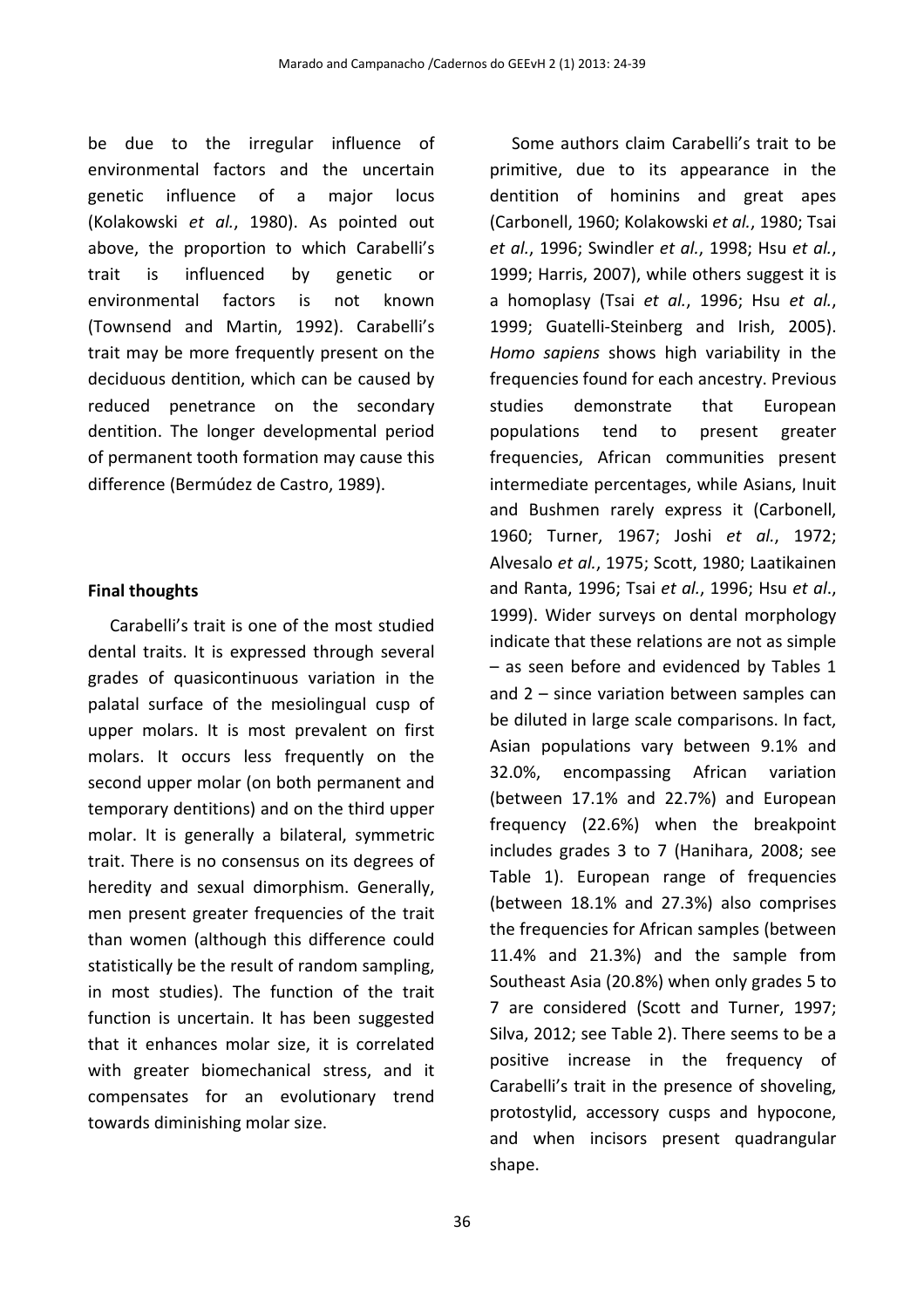Carabelli's trait evolutionary roots, intertrait correlations and odontogeny should be further clarified. Despite the very large amount of scientific research on the trait, only recently has its association with the morphology of main cusps and the morphology of the enamel-dentine junction been addressed, illustrating the usefulness of continuous focus and of future research on the subject(s).

#### **Acknowledgments**

The authors thank Professor Ana Luísa Santos and the Departamento de Ciências da Vida (Faculdade de Ciências e Tecnologia da Universidade de Coimbra) for access to their collections and allowing the reproduction of images taken from that material. Two anonymous reviewers provided insightful commentaries which improved the original manuscript. The editor, David Gonçalves, also provided very useful commentaries.

Both authors are funded by Fundação para a Ciência e a Tecnologia, through Individual Doctoral Scholarship, with the reference SFRH/BD/70183/2010 for the first author, and SFRH/BD/77962/2011 for the second author.

#### **References**

Aguirre, L.; Castillo, D.; Solarte, D.; Moreno, F. 2006. Frequency and variability of five non-metric dental crown traits in the primary and permanent dentitions of a racially mixed population from Cali, Colombia. *Dental Anthropology*, 19 (2): 39-47.

Alvesalo, L.; Nuutila, M.; Portin, P. 1975. The cusp of Carabelli: Occurrence in first upper molars and evaluation of its heritability. *Acta Odontologica Scandinavica*, 33 (4): 191- 197.

Baume, R. M.; Crawford, M. H. 1980. Discrete dental trait asymmetry in Mexican and Belizean groups. *American Journal of Physical Anthropology*, 52: 315-321.

Bermúdez de Castro, J. M. 1989. The Carabelli trait in human prehistoric populations of the Canary islands. *Human Biology*, 61 (1): 117-131.

Biggerstaff, R. H. 1973. Heritability of the Carabelli cusp in twins. *Journal of Dental Research*, 52 (1): 40-44.

Carbonell, V. M. 1960. The tubercle of Carabelli in the Kish dentition, Mesopotamia, 3000 B. C.. *Journal of Dental Research*, 39 (1): 124-128.

Codinha, S. C. F. 2001. *Uma necrópole Medieval em Serpa: Contribuição para o estudo de indivíduos não adultos*. Research report in the scientific area of Biological Anthropology. Universidade de Coimbra. [Unpublished].

Correia, A.; Pina, C. 2002. Tubercle of Carabelli: A Review. *Dental Anthropology*, 15 (2-3): 18-21.

Cunha, C.; Silva, A. M.; Irish, J.; Scott, G. R.; Tomé, T.; Marquéz, J. 2012. Hypotrophic roots of the upper central incisors – a proposed new discrete dental trait. *Dental Anthropology*, 25 (1): 8-14.

Dahlberg, A. A. 1963. Analysis of the American Indian dentition. *In*: Brothwell, D. R. (ed.) *Dental Anthropology*. New York, Pergamon: 149-177.

Dietz, V. H. 1944. A common dental morphotropic factor the Carabelli cusp. *Journal of the American Dental Association*, 31: 784-789.

Edgar, H. J. H. 2009a. Biohistorical approaches to "race" in the United States: biological distances among African Americans, European Americans, and their ancestors. *American Journal of Physical Anthropology*, 139: 58-67.

Edgar, H. J. H. 2009b. Testing the utility of dental morphological traits commonly used in the forensic identification of ancestry. *In*: Koppe, T.; Meyer, G.; Alt, K. W. (eds.). *Comparative dental morphology. Frontiers of oral biology, 13*. Basel, Karger: 49-54.

Edgar, H. J. H. 2013. Estimation of ancestry using dental morphological characteristics. *Journal of Forensic Sciences*, 58 (S1): S3-S8.

Edgar, H. J. H.; Lease, L. R. 2007. Correlations between deciduous and permanent tooth morphology in a European American sample. *American Journal of Physical Anthropology*, 133: 726-734.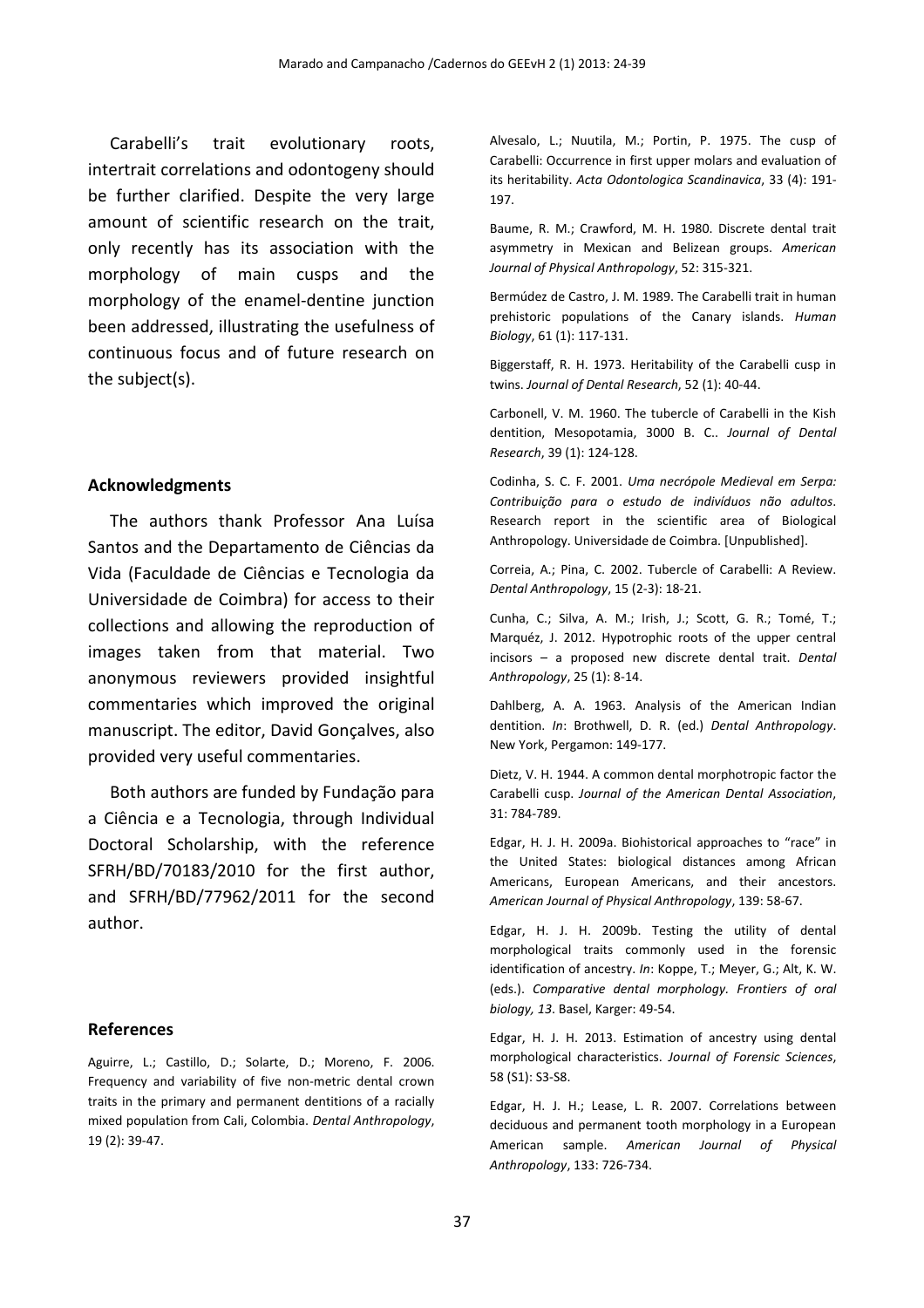Guatelli-Steinberg, D.; Irish, J. D. 2005. Early variability in first molar dental trait frequencies. *American Journal of Physical Anthropology*, 128: 477-484.

Hanihara, T. 2008. Morphological variation of major human populations based on nonmetric dental traits. *American Journal of Physical Anthropology*, 136: 169-182.

Harris, E. F. 2007. Carabelli's trait and tooth size of human maxillary first molars. *American Journal of Physical Anthropology*, 132: 238-246.

Hillson, S. 1996. *Dental anthropology*. Cambridge, Cambridge University Press.

Hillson, S. 2005. *Teeth, Second Edition*. New York, Cambridge University Press.

Hsu, J.; Tsai, P. L.; Hsiao, T. H.; Chang, H. P.; Lin, L. M.; Liu, K. M.; Yu, H. S.; Ferguson, D. 1999. Ethnic dental analysis of shovel and Carabelli's traits in a Chinese population. *Australian Dental Journal*, 44 (1): 40-45.

Hunter, J. P.; Guatelli-Steinberg, D.; Weston, T. C.; Durner, R.; Betsinger, T. K. 2010. Model of tooth morphogenesis predicts Carabelli cusp expression, size, and symmetry in Humans. *PLoS ONE*, 5 (7): e11844. doi:10.1371/journal.pone.0011844.

Irish, J. D.; Nelson, G. C. 2008. Introduction. *In*: Irish, J. D.; Nelson, G. C. (ed.) *Technique and application in Dental Anthropology*. Cambridge, Cambridge University Press: 3-9.

Jernvall, J.; Jung, H. S. 2000. Genotype, phenotype, and developmental biology of molar tooth characters. *Yearbook of Physical Antrhopology*, 43: 171-190.

Joshi, M. R.; Godiawala, R. N.; Dutia, A. 1972. Carabelli's trait in Hindu children from Gujarat. *Journal of Dental Research*, 51 (3): 706-711.

Kangas, A. T.; Evans, A. R.; Thesleff, I.; Jernvall, J. 2004. Nonindependence of mammalian dental traits. *Nature*, 432: 211-214.

Khamis, M. F.; Taylor, J. A.; Samsudin, A. R.; Townsend, G. C. 2006. Variation in dental crown morphology in Malaysian populations. *Dental Anthropology*, 19 (2): 49-60.

Kolakowski, D.; Harris, E. F.; Bailit, H. L. 1980. Complex segregation analysis of Carabelli's trait in a Melanesian population. *American Journal of Physical Anthropology*, 53 (2): 301-308.

Kondo, S.; Townsend, G. C. 2006. Associations between Carabelli trait and cusp areas in Human permanent maxillary first molars. *American Journal of Physical Anthropology*, 129: 196-203.

Kraus, B. S. 1951. Carabelli's anomaly of the maxillary molar teeth. Observations on Mexicans and Papago Indians and an interpretation of the inheritance. *American Journal of Human Genetics*, 3 (4): 348-355.

Laatikainen, T.; Ranta, R. 1996. Occurrence of the Carabelli trait in twins discordant or concordant for cleft lip and/or palate. *Acta Odontologica Scandinavica*, 54 (6): 365-368.

Larsen, C. S. 2002. Bioarchaeology: the lives and lifestyles of past people. *Journal of Archaeological Research*, 10 (2): 119- 166.

Marado, L. M. 2010. *Análise dos caracteres discretos da dentição inferior e do osso mandibular numa série do Museu de História Natural (FCUP)*. Thesis presented to the Departamento de Ciências da Vida, Faculdade de Ciências e Tecnologia da Universidade de Coimbra towards the completion of the degree of Master in Human Evolution and Human Biology, scientific area of Biological Anthropology. [Unpublished].

Marado, L. M. 2012. The value of dental morphology in the archaeological context: example of a Portuguese population from the late 19<sup>th</sup> and early 20<sup>th</sup> centuries. *In*: Cascalheira, J.; Gonçalves, C. (eds.) *Actas das IV Jornadas de Jovens em Investigação Arqueológica - JIA 2011, Vol. I*. Universidade do Algarve, 11 a 13 de Maio, 2011, Faro: 109-114.

Marado, L. M. In preparation. *Characterization of the dental morphology of a Portuguese sample from the 19th and 20th centuries*. PhD dissertation, scientific area of Biological Anthropology.

Meredith, H. V.; Hixon, E. H. 1954. Frequency, size, and bilateralism of Carabelli's tubercle. *Journal of Dental Research*, 33 (3): 435-440.

Moormann, S.; Guatelli-Steinberg, D.; Hunter, J. 2013. Metamerism, morphogenesis, and the expression of Carabelli and other dental traits in Humans. *American Journal of Physical Anthropology*, 150: 400-408.

Ortiz, A.; Skinner, M. M. Bailey, S. E.; Hublin, J.-J. 2012. Carabelli's trait revisited: An examination of mesiolingual features at the enamel-dentine junction and enamel surface of *Pan* and *Homo sapiens* upper molars. *Journal of Human Evolution*, 63: 586-596.

Pretty, I. A.; Sweet, D. 2001. A look at forensic dentistry - Part 1: The role of teeth in the determination of human identity. *British Dental Journal*, 190 (7): 359-366.

Rizk, O. T.; Amugongo, S. K.; Mahaney, M. C.; Hlusko, L. J. 2008. The quantitative genetic analysis of primate dental variation: history of the approach and prospects for the future. *In*: Irish, J. D.; Nelson, G. C. (eds.) *Technique and*